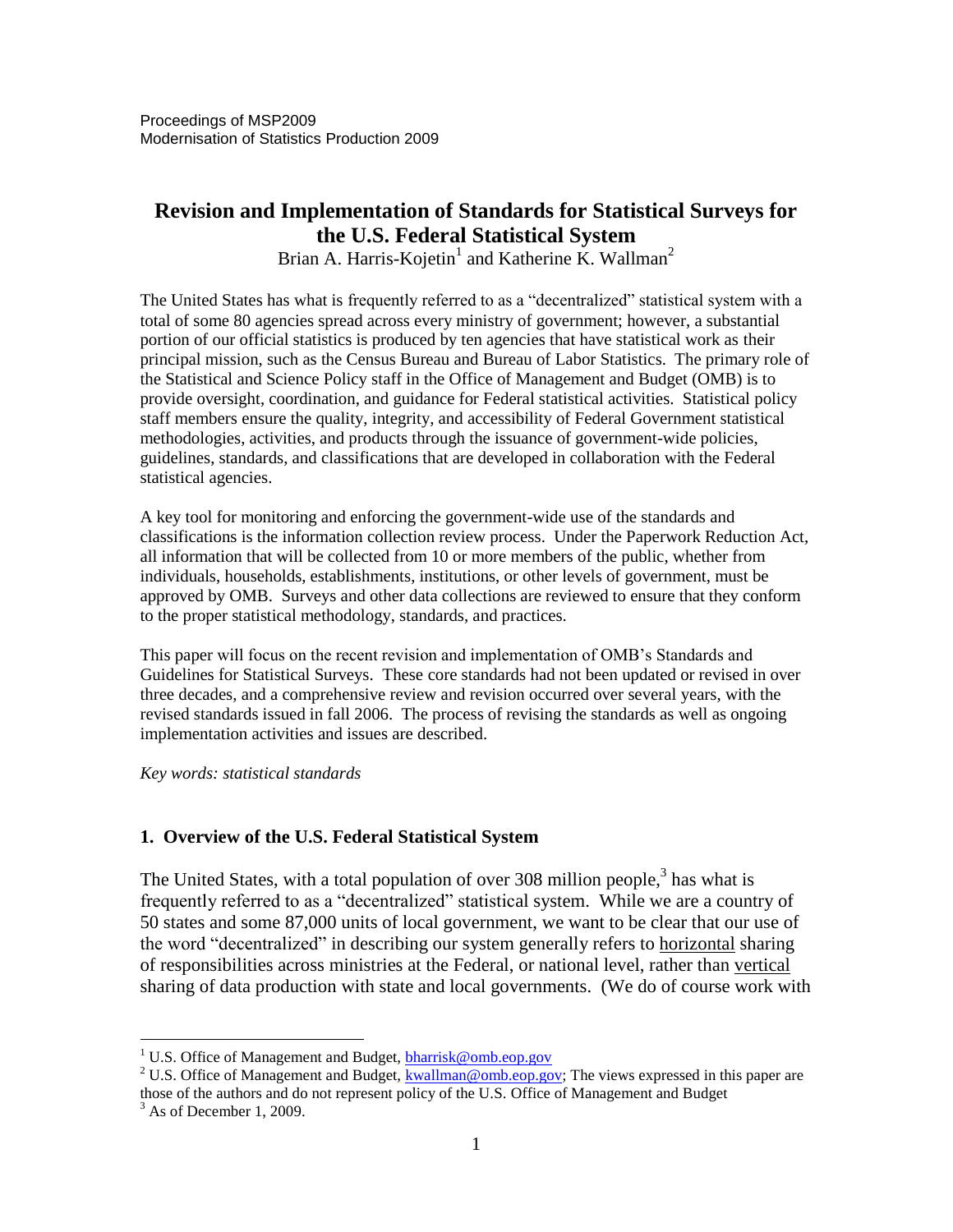these other governmental levels, and they are in some cases part of the formal system that produces our official statistics – for example, in Agriculture, Labor, and Education.)

Our decentralized system includes a total of some 80 agencies spread across every department (or ministry) of government. A substantial portion of our official statistics is produced by ten agencies that have statistical work as their principal mission – we refer here to agencies that may be familiar to you, including our Census Bureau, Bureau of Economic Analysis, and Bureau of Labor Statistics, along with our National Centers for Education and Health Statistics, our National Agricultural Statistics Service and Economic Research Service, our Bureaus of Justice and Transportation Statistics, and our Energy Information Administration. The heads of some of these agencies are appointed by the President with Senate confirmation (some with fixed, some without fixed, terms), while others are career civil servants. These agencies operate on the basis of separate statutes that authorize, or in some cases require, the departments to collect and publish statistical data on particular subjects. Approximately 40 percent of resources dedicated to statistical work in the United States (or about \$2.7 billion annually) are expended by these principal statistical agencies. The remaining work is carried out by some 70 agencies that conduct statistical activities in conjunction with another program mission, such as providing services (for example, medical care benefits for the elderly and the poor) or enforcing regulations (for example, with respect to the environment, transportation, or occupational safety.

## **1.1 Role of the Office and Management and Budget and Chief Statistician**

With our decentralized system, we have had for more than 70 years a Chief Statistician located in the Executive Office of the President – who has a number of key statistical policy and coordination responsibilities. The Office of Management and Budget (OMB) in the Executive Office of the President has the statutory authority and responsibility for coordinating the policies, standards, budgets, and activities of the decentralized Federal statistical system. These statutory authorities currently derive from the Paperwork Reduction Act of 1995, the Budget and Accounting Procedures Act of 1950, and Executive Orders as described below. (In accordance with previous laws, as well as Executive Orders, these functions essentially have resided in OMB since the late 1930's.)

! Sec. 3504(e) of the Paperwork Reduction Act of 1995 (44 U.S.C. 3504) assigns to the Director of OMB nine "statistical policy and coordination" functions. These are to:

"(1) coordinate the activities of the Federal statistical system to ensure --

"(A) the efficiency and effectiveness of the system; and

 "(B) the integrity, objectivity, impartiality, utility, and confidentiality of information collected for statistical purposes;

"(2) ensure that budget proposals of agencies are consistent with system-wide priorities for maintaining and improving the quality of Federal statistics and prepare an annual report on statistical program funding;

"(3) develop and oversee the implementation of Government-wide policies, principles, standards, and guidelines concerning --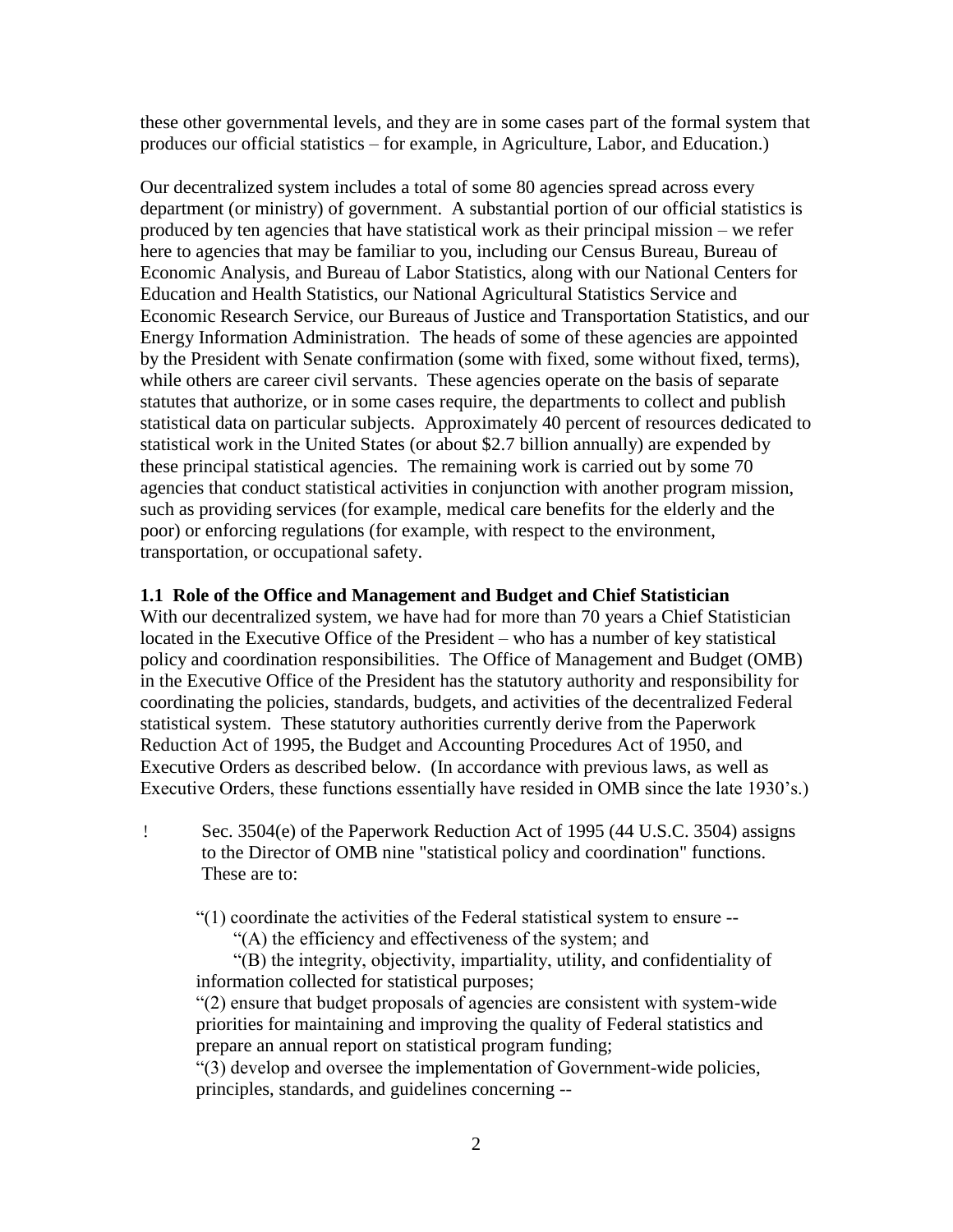"(A) statistical collection procedures and methods;

"(B) statistical data classification;

"(C) statistical information presentation and dissemination;

"(D) timely release of statistical data; and

 "(E) such statistical data sources as may be required for the administration of Federal programs;

"(4) evaluate statistical program performance and agency compliance with Government-wide policies, principles, standards and guidelines;

"(5) promote the sharing of information collected for statistical purposes consistent with privacy rights and confidentiality pledges;

"(6) coordinate the participation of the United States in international statistical activities, including the development of comparable statistics;

"(7) appoint a chief statistician who is a trained and experienced professional statistician to carry out the functions described under this subsection;

"(8) establish an Interagency Council on Statistical Policy to advise and assist the Director in carrying out the functions under this subsection that shall --

"(A) be headed by the chief statistician; and

"(B) consist of -

"(i) the heads of the major statistical programs; and

 "(ii) representatives of other statistical agencies under rotating membership; and

"(9) provide opportunities for training in statistical policy functions to employees of the Federal Government under which --

 "(A) each trainee shall be selected at the discretion of the Director based on agency requests and shall serve under the chief statistician for at least 6 months and not more than 1 year; and

"(B) all costs of the training shall be paid by the agency requesting training.

! Section 103 of the Budget and Accounting Procedures Act of 1950 (31 U.S.C. 1104(d)) directs the President to develop programs and prescribe regulations to improve the compilation, analysis, publication, and dissemination of statistical information by executive agencies. Executive Order No. 10253, as amended, delegates these functions to the Director of OMB, to be redelegated to the Administrator of the Office of Information and Regulatory Affairs.

! Executive Order No. 10033 of February 6, 1949, as amended, assigns the Director of OMB responsibility for determining, with the concurrence of the Secretary of State, what statistical information shall be provided in response to official requests received by the United States Government from any international organization of which the United States is a member, and what agency is to provide the information.

It is important to note that these authorities initially were established administratively in the late 1930's, and were subsequently mandated in legislation dating essentially from the 1940's. In addition, government-wide protections for the confidentiality of data collected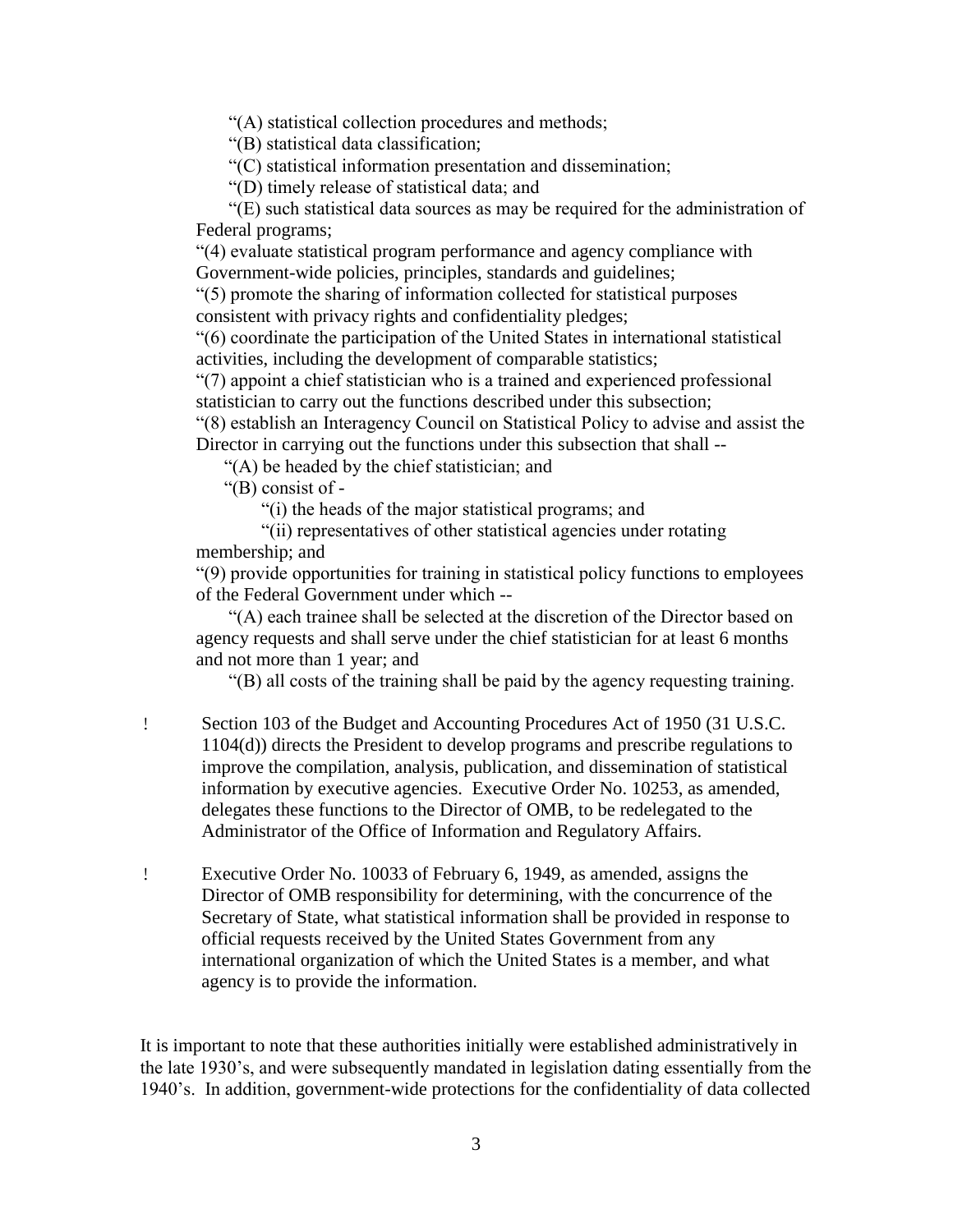for statistical purposes were set forth in the *Confidential Information Protection and Statistical Efficiency Act of 2002.* 

In light of our highly decentralized system, the U.S. has essentially had a "culture of collaboration" among the statistical agencies for many decades. The primary role of the Office of Information and Regulatory Affairs= Statistical and Science Policy staff is to provide oversight, coordination, and guidance for Federal statistical activities. Staff members identify priorities for improving Federal statistical programs, establish government-wide statistical policies and standards, and evaluate statistical programs for compliance with OMB guidance.

## **1.2 Key Tools for Coordination and Collaboration**

Of course, the Chief Statistician has certain tools to enhance coordination, collaboration, and comparability. In particular, locating the statistical policy coordination function in OMB means that the Chief Statistician is directly involved in the budget development, legislative review, and information collection review processes. The statistical policy office formulates long range plans to improve the performance of Federal statistical programs so that robust measures are available for use by public and private decision makers. While we tend to consider resources for statistical activities within the context of the responsibilities of the individual departments (ministries) – we do not have an overall "statistics budget" – we do have the opportunity to recommend funding levels, for each area of statistical activity, and to advocate for improvements that may cut across agency boundaries (e.g., components of GDP produced by various agencies across the system).

Statistical policy staff members ensure the quality, integrity, and accessibility of Federal Government statistical methodologies, activities, and products through the issuance of government-wide policies, guidelines, standards, and classifications that are developed in collaboration with the Federal statistical agencies.

Standards are of various types: **core** standards and guidelines for statistical surveys; **guidelines** on protection of confidential statistical information; **classification** standards, such as industry and occupational classifications; and **data release standards,** e.g., most notably, standards governing release of principal economic indicators and strict rules that reinforce separation of data release by statistical agencies from policy interpretation of the information.

A key tool for monitoring and enforcing the government-wide use of the standards and classifications is the information collection review process. Under the Paperwork Reduction Act (PRA), all information that will be collected from ten or more members of the public, whether from individuals, households, establishments, educational institutions, organizations, or other levels of government, must be approved by OMB. Surveys and other data collections are reviewed to ensure that they conform to the proper statistical methodology, standards, and practices. This review is not limited to surveys, or to "statistical" agency data collections; rather, the reviews extend to all collections of data, whether they originate for statistical, administrative or regulatory uses.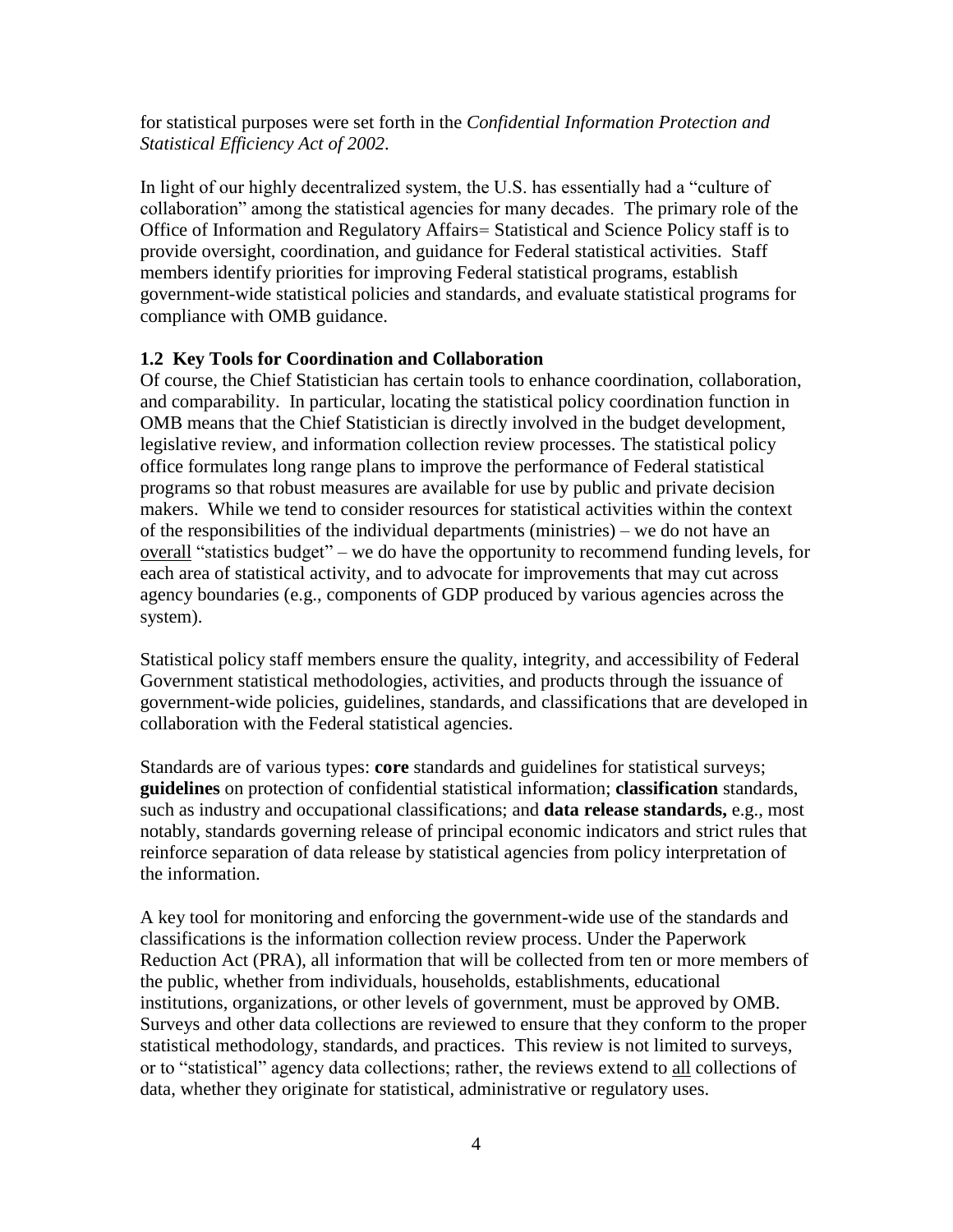**All** departments must submit **all** proposed information collections to OMB (about 8000 are currently active). All collections are subject to public comment as part of this process. Furthermore, collections are approved for a maximum of three years, and must be approved again if the department plans to continue use. The approval process provides the mechanism to ensure that statistical methods are appropriate to intended uses, to monitor use of classification standards, to coordinate collections carried out by various departments, to prevent duplicative requests, and to reduce respondent burden.

The PRA also provides us with the authority to designate a central collection agency to obtain information needed by two or more agencies, and to direct an agency to make the information it collects available to another agency.

## **2. Revision and Update of the Standards and Guidelines for Statistical Surveys**

OMB updates and revises standards on different schedules. Some classification standards are updated on a routine basis to correspond with the decennial census of the population or the quinquennial economic and agricultural censuses. For example, standards for Metropolitan Statistical Areas and the Standard Occupational Classification are updated every ten years, prior to each decennial census, while the North American Industry Classification System is updated every five years for use in the economic census. Other standards may be updated on a more ad hoc schedule as needs arise.

In the case of the standards and guidelines for statistical surveys, these were last revised in 1974 when they were issued as OMB Circular No. A-46, Exhibits A and B. They were reissued (without any changes) in 1978 as Statistical Policy Directives 1 and 2 on Standards for Statistical Surveys, and Standards for Publishing Statistics, respectively, when the statistical policy function was temporarily relocated to the Department of Commerce, and their designation as Statistical Policy Directives remained when the statistical policy function was returned to OMB in 1981 under the Paperwork Reduction Act of 1980.

Clearly much has changed since 1974 in how statistical surveys are conducted. At that time, all surveys were paper and pencil. These standards actually made references to interviewers printing clearly, as well as to punch cards.

The revised Standards and Guidelines for Statistical Surveys provide guidance for designing, conducting, and disseminating statistical surveys and studies sponsored by Federal agencies. The standards and guidelines are intended to ensure that such surveys and studies are designed to produce reliable data as efficiently as possible and that methods are documented and results presented in a manner that makes the data as accessible and useful as possible.

# **2.1 Review and Updating of Existing Standards**

As part of ongoing efforts to improve the quality of information collected by the Federal Government and to update statistical standards and guidance, OMB requested in 2003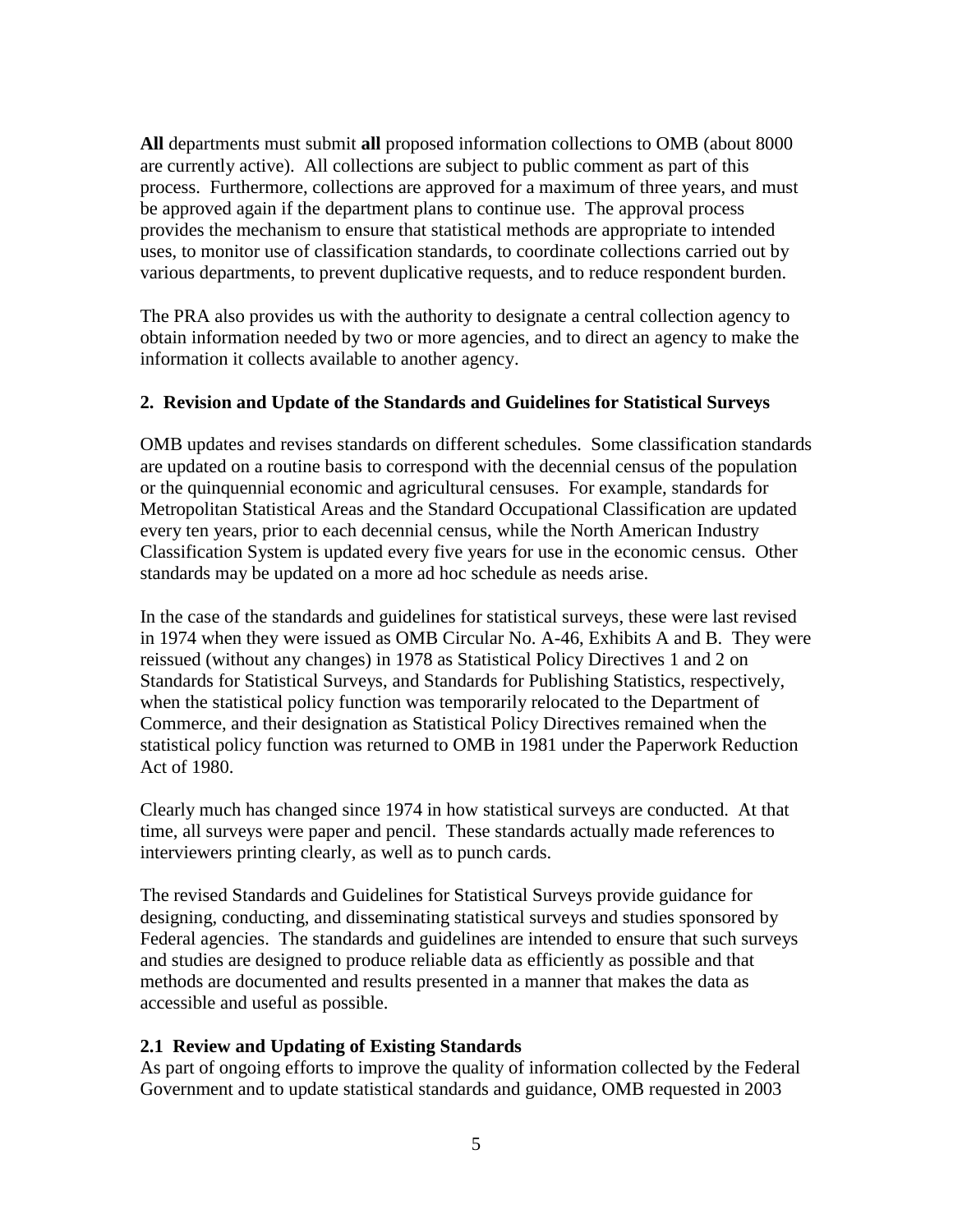that agencies who were members of the Interagency Council on Statistical Policy (ICSP) nominate representatives to a new subcommittee formed under the aegis of the Federal Committee on Statistical Methodology (FCSM). This subcommittee was asked to review Statistical Policy Directives Nos. 1 and 2 and to make recommendations for updating or revising these standards to reflect current best practices in Federal statistical agencies.

The subcommittee was chaired by a senior statistician from the Census Bureau, who was a member of the FCSM. Other subcommittee members were experts from different agencies with extensive experience in establishment and/or household surveys.

The subcommittee reviewed the existing OMB directives, standards currently used by Federal statistical agencies, and standards and guidelines produced and disseminated by national statistical institutes in a number of other countries.

# **2.2 Framework for the Standards**

One of the first decisions the subcommittee made was to use the same common organizational framework that the principal statistical agencies had recently developed for their activities in response to OMB's issuance of its Information Quality Guidelines. More specifically, in 2002, OMB, in response to Section 515 of the Treasury and General Government Appropriations Act for Fiscal Year 2001 (Public Law 106-554), popularly known as the Information Quality Act, issued government-wide guidelines that "provide policy and procedural guidance to Federal agencies for ensuring and maximizing the quality, objectivity, utility, and integrity of information (including statistical information) disseminated by Federal agencies" (67 FR 8452-8460; February 22, 2002).

An interagency committee consisting of representatives of the principal Federal statistical agencies worked together for a year to draft a common framework to use in developing their individual Information Quality Guidelines. That framework was published in the June 4, 2002, *Federal Register* Notice, "Federal Statistical Organizations' Guidelines for Ensuring and Maximizing the Quality, Objectivity, Utility, and Integrity of Disseminated Information" (67 FR 38467-38470),

This framework, which was adapted for the standards and guidelines for statistical surveys, includes:<sup>4</sup>

- Development of concepts, methods, and design
- Collection of data

 $\overline{a}$ 

- Processing and editing of data
- Production of estimates and projections

<sup>4</sup> The *Federal Register* notice included eight areas where statistical organizations set standards for performance. The framework utilized here combines "Development of concepts and methods" with "Planning and design of surveys and other means of collecting data" into the single section on "Development of concepts, methods, and design." Because the standards for these activities were closely linked, attempting to separate them into two distinct sections would have resulted in some duplication of standards between sections. The only other change is the title of Section 7, which was shortened to "Dissemination of Information Products" for convenience rather than "Dissemination of data by published reports, electronic files, and other media requested by users" as it originally appeared in the *Federal Register* notice.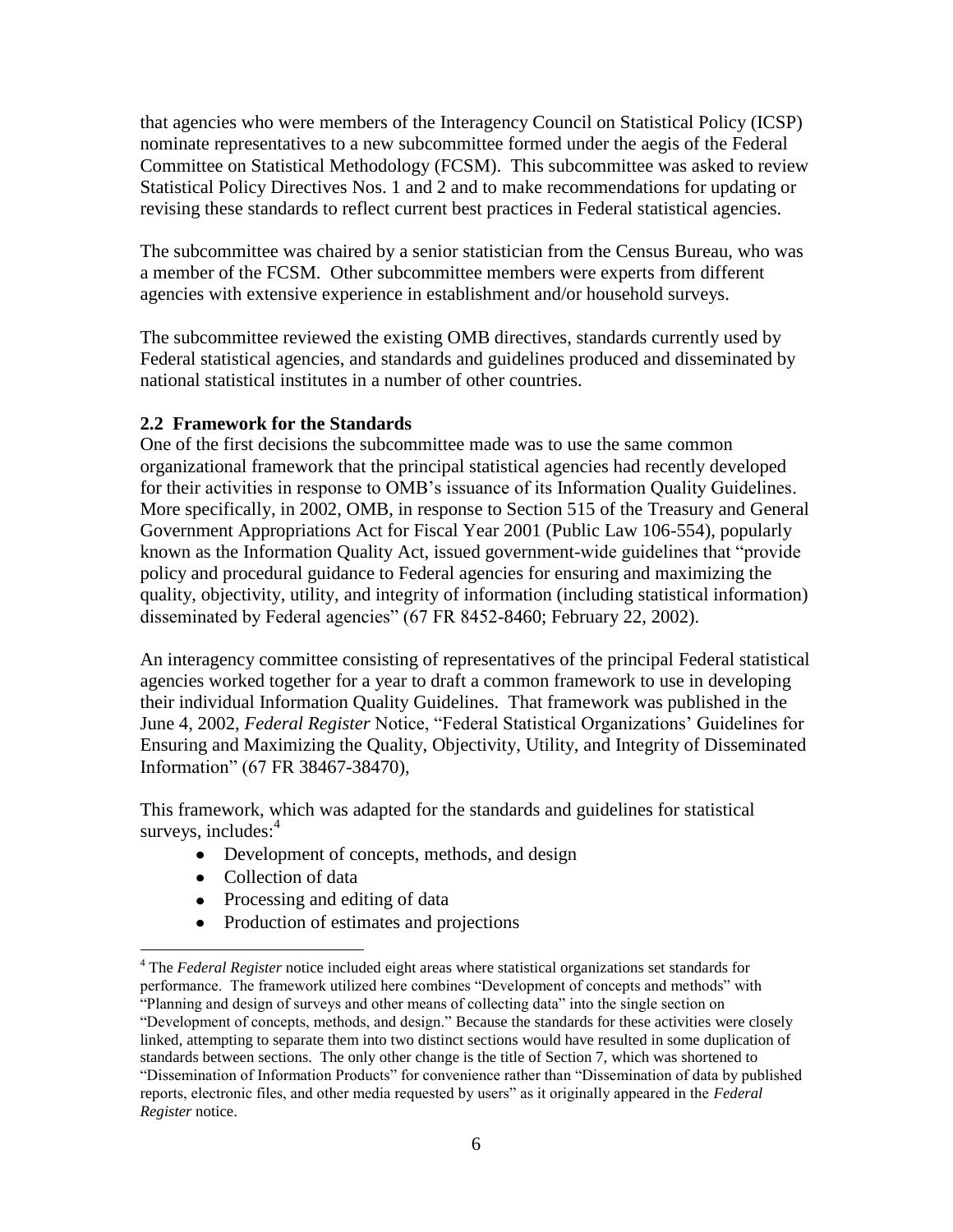- Data analysis
- Review procedures
- Dissemination of Information Products.

Within this framework, the subcommittee developed 20 standards and related guidelines for Federal statistical surveys focused on ensuring high quality statistical surveys; the standards address all key aspects of planning, conducting, processing, and disseminating Federal statistical surveys. Following these standards will result in information products satisfying an agency's and OMB's Information Quality Guidelines' requirements for ensuring and maximizing the quality, objectivity, utility, and integrity of information disseminated by the Federal Government.

# **2.3 Standards versus Guidelines**

Each standard was the product of a careful and deliberate process of drafting and discussion and revision until general consensus was reached within the subcommittee. Standards were drafted to reflect broader principles and were considered to be necessary to be followed by all agencies. For each standard a number of guidelines were also written to reflect best practices by statistical agencies and to provide information on how agencies should implement the standard.

Because OMB standards and guidelines must cover a broad range of applications, agencies are encouraged to develop their own more specific standards for the statistical surveys and studies they conduct or sponsor.

# **2.4 Review Process for Proposed Standards and Guidelines**

The subcommittee provided initial draft standards and guidelines for review by the FCSM and then by the ICSP in 2004. The subcommittee addressed the comments it received at each stage and provided its recommendations to OMB in 2005.

OMB reviewed and issued the proposed standards and guidelines for public comment in July 2005 (70 FR 40746-40747). Six public comments were received in response to OMB's request. OMB reviewed the standards and guidelines and made some modifications in response to the public comments. The final standards and guidelines, the public comments, and OMB's summary of and response to the public comments are available on the OMB website at

http://www.whitehouse.gov/omb/inforeg/statpolicy.html.

# **3. Standards and Guidelines for Statistical Surveys**

For purposes of the present paper, we will provide a few examples from the Standards and Guidelines for Statistical Surveys to illustrate how they are structured and highlight a few areas. The complete set of standards is provided in the appendix, and the full document with all the standards and guidelines is available on our website: [http://www.whitehouse.gov/omb/inforeg\\_statpolicy/.](http://www.whitehouse.gov/omb/inforeg_statpolicy/)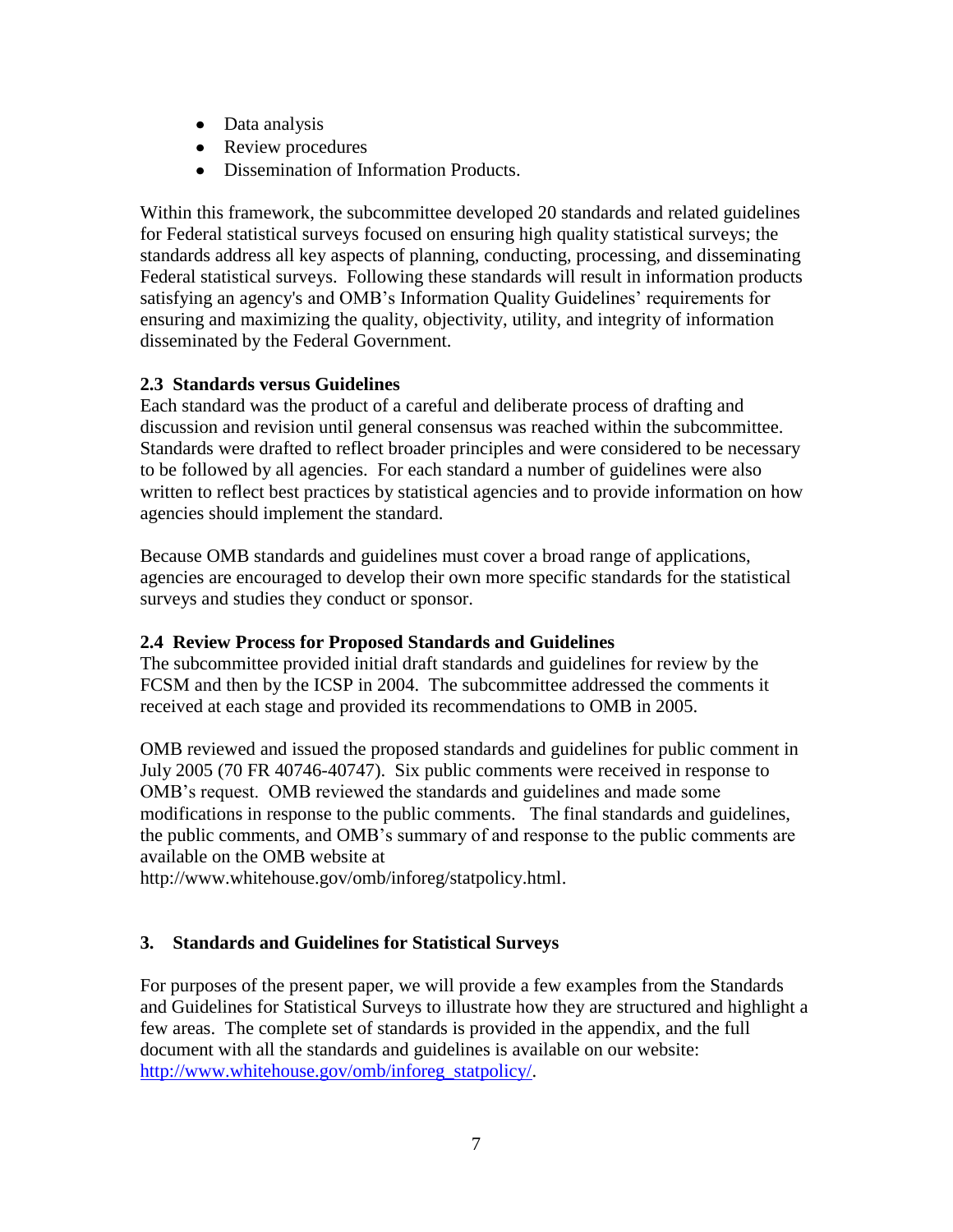Our standards and guidelines associated with survey nonresponse have received the greatest amount of attention from the agencies, partly because gaining respondent cooperation is becoming ever more expensive and difficult, and partly because of the new requirements to focus on potential bias due to nonresponse. The standards and some of the guidelines for survey response rates are shown below.

### **Survey Response Rates**

**Standard 1.3:** Agencies must design the survey to achieve the highest practical rates of response, commensurate with the importance of survey uses, respondent burden, and data collection costs, to ensure that survey results are representative of the [target population](http://nces.ed.gov/statprog/2002/glossary.asp) so that they can be used with confidence to inform decisions. Nonresponse bias analyses must be conducted when unit or item response rates or other factors suggest the potential for bias to occur.

- **Guideline 1.3.3:** Prior to data collection, identify expected unit response rates at each stage of data collection, based on content, use, mode, and type of survey.
- **Guideline 1.3.4:** Plan for a nonresponse bias analysis if the expected unit response rate is below 80 percent.
- **Guideline 1.3.5:** Plan for a nonresponse bias analysis if the expected item response rate is below 70 percent for any items used in a report.

Although meta-analyses by Groves (2006) have shown that response rates are not very good indicators for the presence of nonresponse bias, we wanted to convey to agencies that the expectation is still that they will (and often do) attain high response rates for their surveys. However, they should consider the response rate as an indicator of potential risk for nonresponse bias and, at a minimum, plan to investigate potential bias if their unit response rates drop below 80 percent.

The standards are in the section on development because it is key that the agency make adequate plans in advance for conducting these analyses in order to ensure that necessary data will be available. We have a parallel set of standards and guidelines in the section on data collection that call for nonresponse bias analyses if the achieved response rates are below 80 percent.

More generally, the standards are structured as principles, with the guidelines providing more details that illustrate best practices and help agencies interpret how to implement the standard. This can be seen clearly in one of the standards and an associated guideline for data collection shown below.

#### **Data Collection Methodology**

**Standard 2.3:** Agencies must design and administer their data collection instruments and methods in a manner that achieves the best balance between maximizing data quality and controlling measurement error while minimizing respondent burden and cost.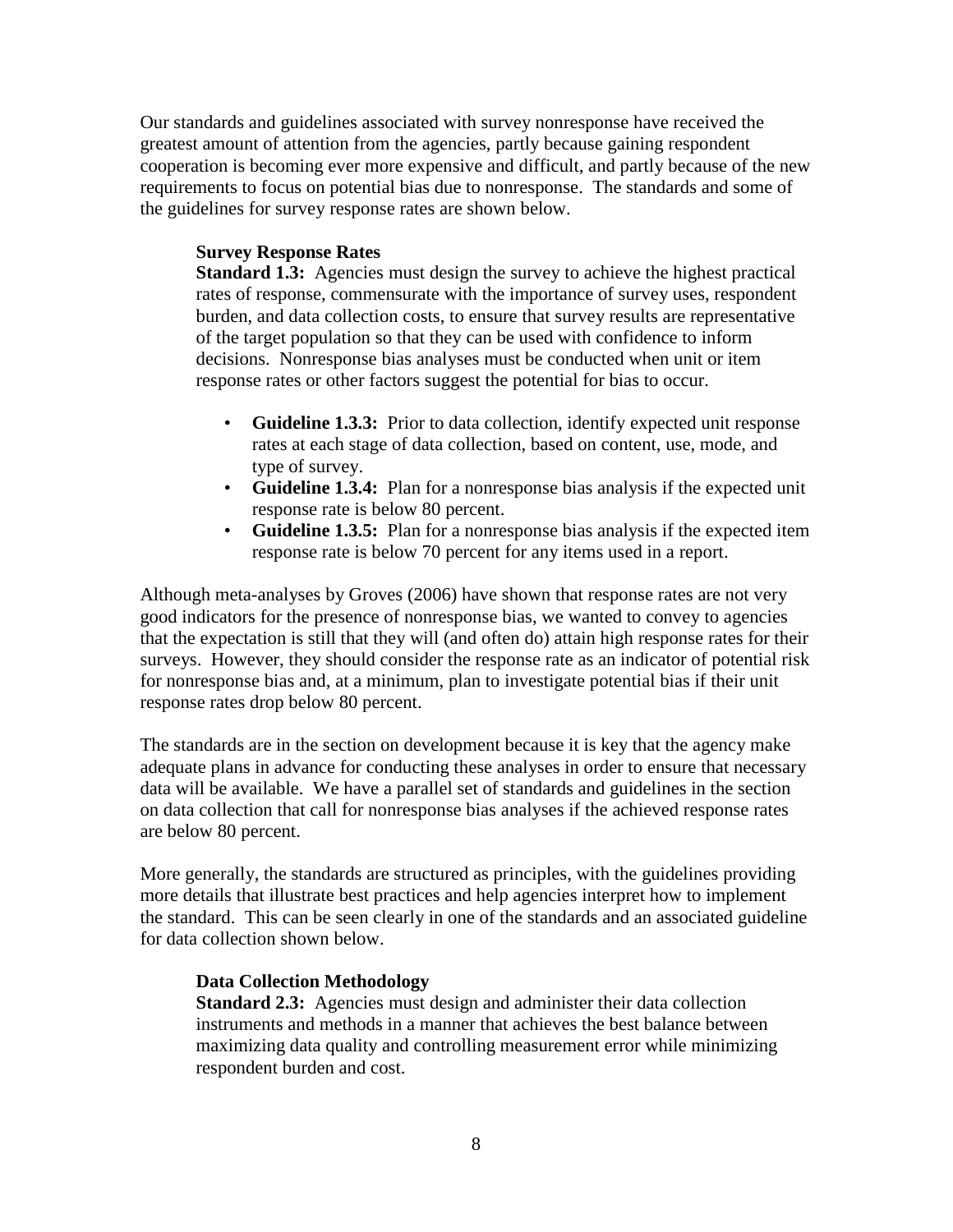- **Guideline 2.3.3:** The way a data collection is designed and administered also contributes to data quality. The following issues are important to consider:
	- Given the characteristics of the target population, the objectives of the data collection, the resources available, and time constraints, determine the appropriateness of the method of data collection (e.g., mail, telephone, personal interview, Internet);
	- Collect data at the most appropriate time of year, where relevant;
	- Establish the data collection protocol to be followed by the field staff;
	- Provide training for field staff on new protocols, with refresher training on a routine, recurring cycle;
	- Establish best practice mechanisms to minimize interviewer falsification, such as protocols for monitoring interviewers and reinterviewing respondents;
	- Conduct response analysis surveys or other validation studies for new data collection efforts that have not been validated;
	- Establish protocols that minimize measurement error, such as conducting response analysis surveys to ensure records exist for data elements requested for business surveys, establishing recall periods that are reasonable for demographic surveys, and developing computer systems to ensure Internet data collections function properly; and
	- Quantify nonsampling errors to the extent possible.

One other area that has evolved considerably since the standards were last revised in 1974 is the influence of cognitive psychology on the development and prestesting of surveys. A standard now specifically addresses this:

## **Pretesting Survey Systems**

**Standard 1.4:** Agencies must ensure that all components of a survey function as intended when implemented in the full-scale survey and that measurement error is controlled by conducting a pretest of the survey components or by having successfully fielded the survey components on a previous occasion.

As a final illustration, another key standard relates to evaluation of the quality of the information that is obtained and transparency of that evaluation.

#### **Evaluation**

**Standard 3.5:** Agencies must evaluate the quality of the data and make the evaluation public (through technical notes and documentation included in reports of results or through a separate report) to allow users to interpret results of analyses, and to help designers of recurring surveys focus improvement efforts.

• **Guideline 3.5.1:** Include an evaluation component in the survey plan that evaluates survey procedures, results, and measurement error (see Section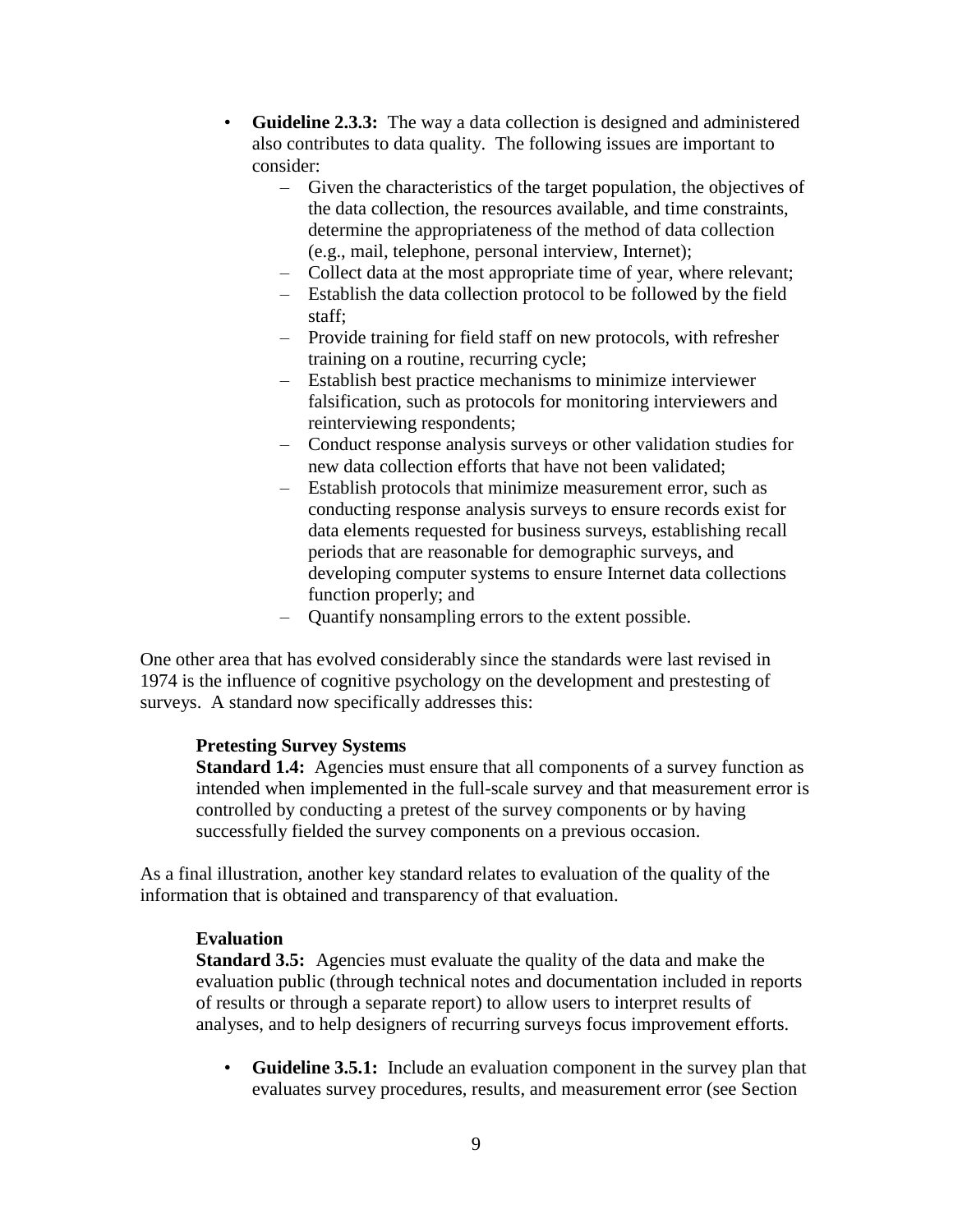1.1). Review past surveys similar to the one being planned to determine likely sources of error, appropriate evaluation methods, and problems that are likely to be encountered. Address the following areas:

- Potential sources of error, including
	- Coverage error (including frame errors);
	- Nonresponse error; and
	- Measurement error, including sources from the instrument, interviewers, and collection process;
	- Data processing error (e.g., keying, coding, editing, and imputation error);
- How sampling and nonsampling error will be measured, including variance estimation and studies to isolate error components;
- How total mean square error will be assessed;
- Methods used to reduce nonsampling error in the collected data;
- Methods used to mitigate nonsampling error after collection;
- Post-collection analyses of the quality of final estimates (include a comparison of the data and estimates derived from the survey to other independent collections of similar data, if available); and
- Make evaluation studies public to inform data users.

# **3.1 Relation of these Standards to Agency Standards and Research Literature**

It is important to note that the standards and guidelines are not designed to be completely exhaustive of all efforts that an agency may undertake to ensure the quality of its statistical information. Agencies are encouraged to develop additional, more detailed standards focused on their specific statistical activities.

Although the standards and guidelines were intended to cover the entire lifecycle of a survey, they are not intended to substitute for the extensive existing literature on statistical and survey theory, methods, and operations. Additional information relevant to the standards can be found in other more specialized publications, and references to other Federal guidance documents or resources and the work of the Federal Committee on Statistical Methodology.

# **4. Implementation of the Standards**

 $\overline{a}$ 

The application of standards to the wide range of U.S. Federal statistical activities and uses requires judgment that balances such factors as the uses of the resulting information and the efficient allocation of resources; this should not be a mechanical process. Some surveys are extremely large undertakings requiring millions of dollars, and the resulting general-purpose statistics have significant, far-reaching effects. (Examples of major Federal information programs, many based on statistical surveys, are the Principal Federal Economic Indicators.<sup>5</sup>) Other statistical activities may be more limited and

 $<sup>5</sup>$  For the list of principal economic indicators and their release dates see</sup> <http://www.whitehouse.gov/omb/inforeg/statpolicy.html#sr>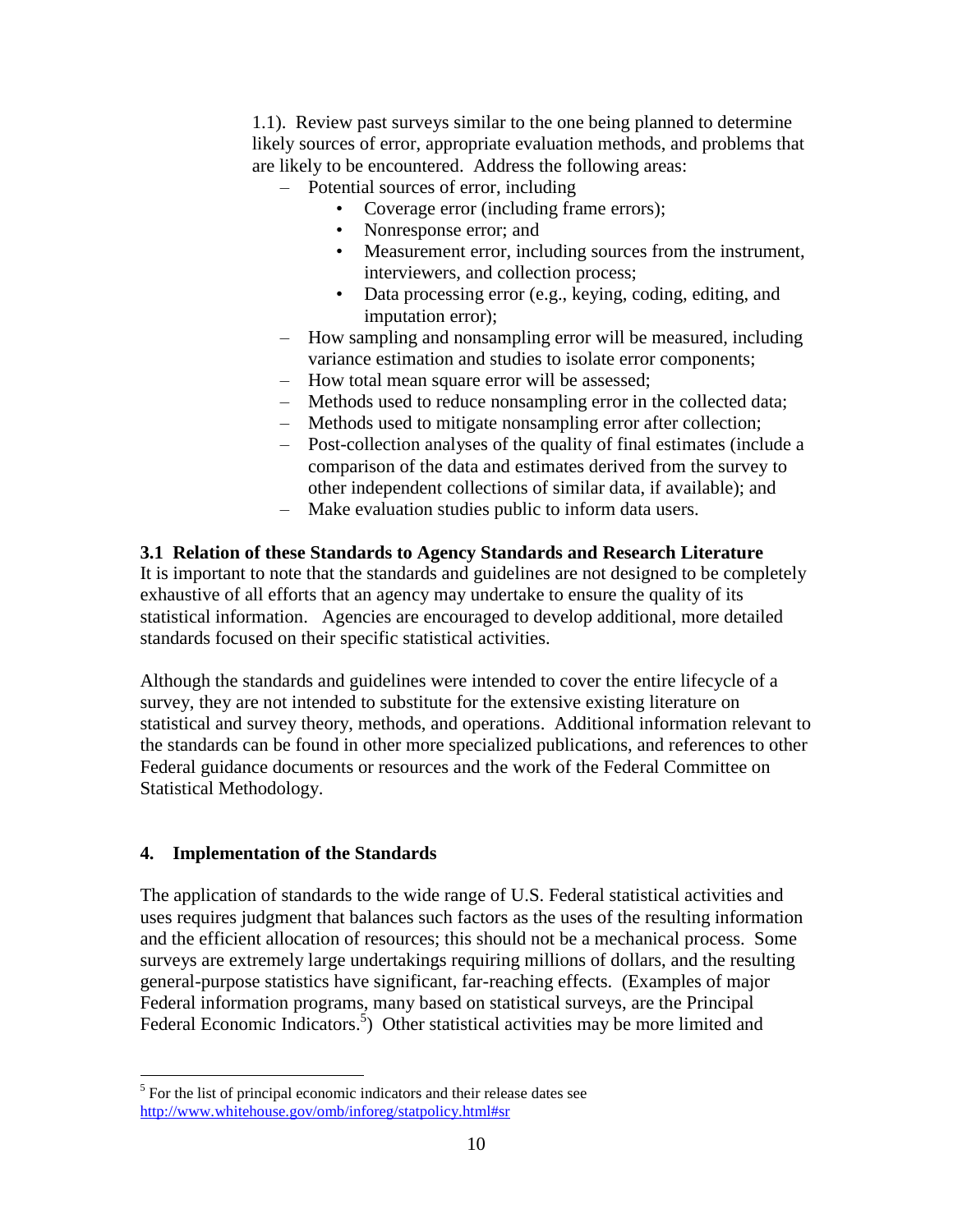focused on specific program areas (e.g., customer satisfaction surveys, program evaluations, or research).

# **4.1 Agency Responsibilities**

For each statistical survey in existence when these standards were issued and for each new survey, the sponsoring and/or releasing agency should evaluate compliance with applicable standards. The agency should establish compliance goals for applicable standards if a survey is not in compliance. An agency should use major survey revisions or other significant survey events as opportunities to address areas in which a survey is not in compliance with applicable standards.

Federal agencies are required to adhere to all standards for every statistical survey, even those that have already received OMB approval. Agencies should provide sufficient information in their Information Collection Requests (ICR) to OMB under the Paperwork Reduction Act to demonstrate whether they are meeting the standards. OMB recognizes that these standards cannot be applied uniformly or precisely in every situation. Consideration will be given to the importance of the uses of the information as well as the quality required to support those uses. If funding or other contingencies make it infeasible for all standards to be met, agencies should discuss in their ICR submissions the options that were considered and why the final design was selected.

The agency should also include in the standard documentation for the survey, or in an easily accessible public venue, such as on its web site, the reasons why the standard could not be met and what actions the agency has taken or will take to address any resulting issues.<sup>6</sup>

# **4.2 OMB Review**

As noted earlier, OMB's primary means to enforce the standards is through its review and approval of all agency information collections. Agencies must obtain OMB approval prior to initiating data collection for any new surveys. Approval is given for a maximum of three years. Thurs, for ongoing surveys, agencies are required to resubmit their surveys to OMB for review every three years.

# **4.3 Next Steps**

In their Information Collection Requests to OMB, agencies submit supporting statements that provide answers to standardized questions about the purpose of the collection, the response burden, confidentiality, and statistical design. However, the current questions on statistical methodology and design are rather general and were not crafted with the standards in mind.

The FCSM subcommittee that drafted the standards and guidelines also proposed some new questions to better elicit sufficient information to assess whether the standards were being met. OMB has not yet implemented or fully vetted those questions but will likely do so in the future. If and when the PRA is reauthorized, it may make sense to

 $\overline{a}$  $6$  In cases where the agency determines that ongoing surveys are not in compliance with the standards, the documentation should be updated at the earliest possible time.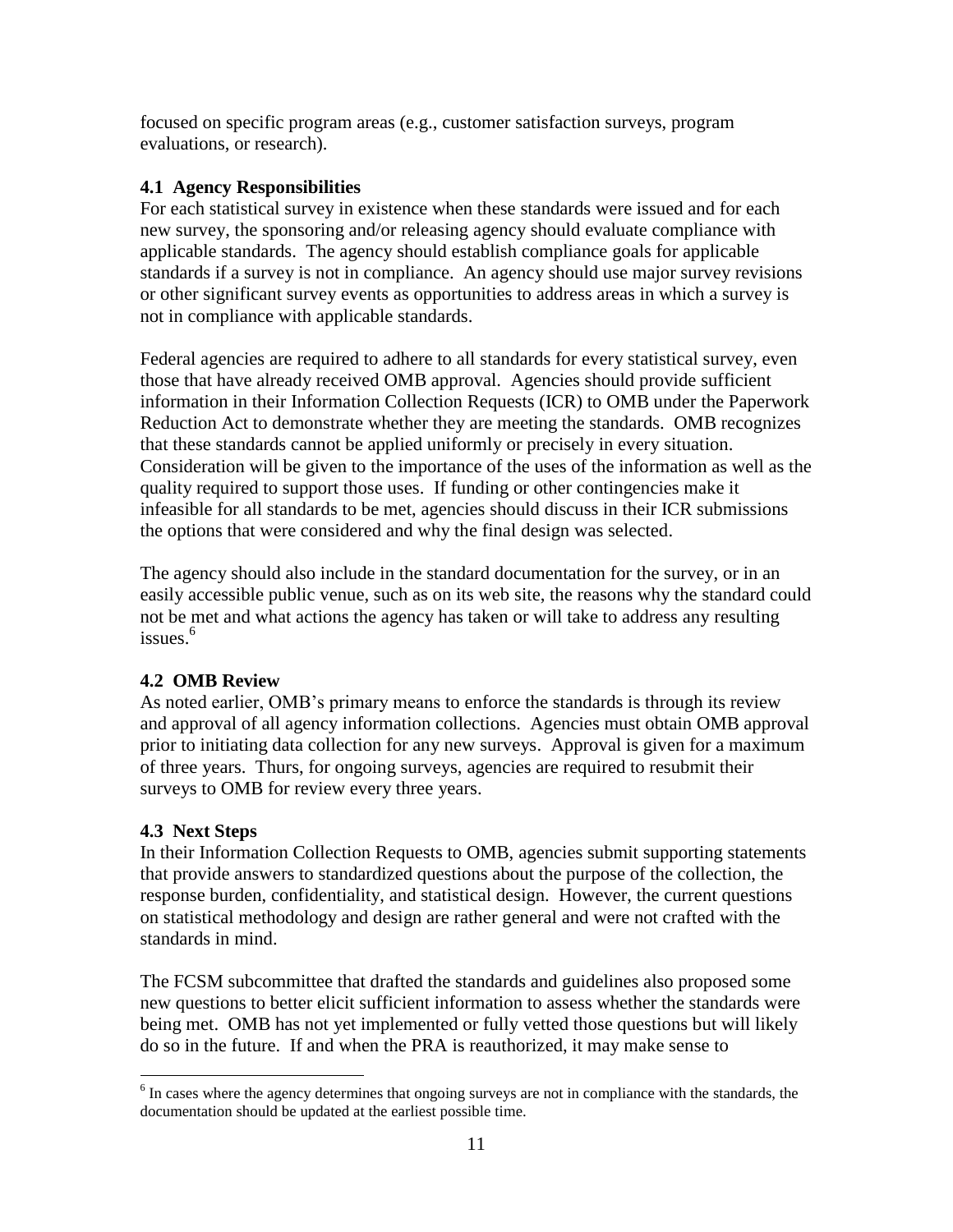incorporate changes to the supporting statement questions with other changes in the implementing regulations that may flow from any updates or alterations to the law.

## **References**

Groves, R. M.(2006). Nonresponse Rates and Nonresponse Bias in Household Surveys. *Public Opinion Quarterly*, Vol. 70, No. 5, pp. 646–675.

# **Exhibit 1. List of Topics of the Standards For Statistical Surveys**

SECTION 1 DEVELOPMENT OF CONCEPTS, METHODS, AND DESIGN Survey Planning Survey Design Survey Response Rates Pretesting Survey Systems

SECTION 2 COLLECTION OF DATA Developing Sampling Frames Required Notifications to Potential Survey Respondents Data Collection Methodology

SECTION 3 PROCESSING AND EDITING OF DATA Data Editing Nonresponse Analysis and Response Rate Calculation Coding Data Protection Evaluation

SECTION 4 PRODUCTION OF ESTIMATES AND PROJECTIONS Developing Estimates and Projections

SECTION 5 DATA ANALYSIS Analysis and Report Planning Inference and Comparisons

SECTION 6 REVIEW PROCEDURES Review of Information Products

SECTION 7 DISSEMINATION OF INFORMATION PRODUCTS Releasing Information Data Protection and Disclosure Avoidance for Dissemination Survey Documentation Documentation and Release of Public-Use Microdata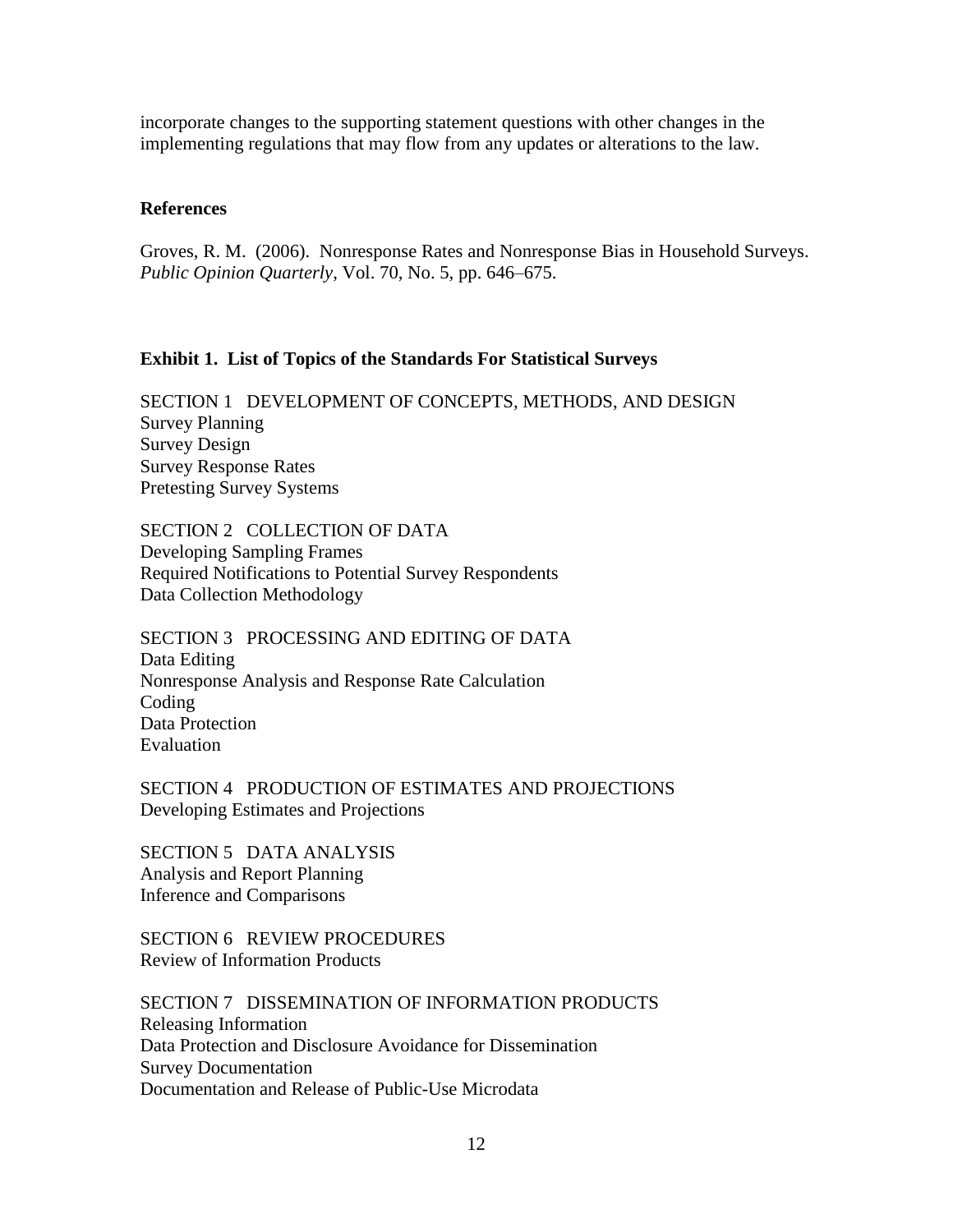# **Appendix. STANDARDS FOR STATISTICAL SURVEYS**

# **SECTION 1 DEVELOPMENT OF CONCEPTS, METHODS, AND DESIGN**

## **Survey Planning**

**Standard 1.1:** Agencies initiating a new survey or major revision of an existing survey must develop a written plan that sets forth a justification, including: goals and objectives; potential users; the decisions the survey is designed to inform; key survey estimates; the precision required of the estimates (e.g., the size of differences that need to be detected); the tabulations and analytic results that will inform decisions and other uses; related and previous surveys; steps taken to prevent unnecessary duplication with other sources of information; when and how frequently users need the data; and the level of detail needed in tabulations, confidential microdata, and public-use data files.

### **Survey Design**

**Standard 1.2:** Agencies must develop a survey design, including defining the target population, designing the sampling plan, specifying the data collection instrument and methods, developing a realistic timetable and cost estimate, and selecting samples using generally accepted statistical methods (e.g., probabilistic methods that can provide estimates of sampling error). Any use of nonprobability sampling methods (e.g., cut-off or model-based samples) must be justified statistically and be able to measure estimation error. The size and design of the sample must reflect the level of detail needed in tabulations and other data products, and the precision required of key estimates. Documentation of each of these activities and resulting decisions must be maintained in the project files for use in documentation (see Standards 7.3 and 7.4).

#### **Survey Response Rates**

**Standard 1.3:** Agencies must design the survey to achieve the highest practical rates of response, commensurate with the importance of survey uses, respondent burden, and data collection costs, to ensure that survey results are representative of the [target population](http://nces.ed.gov/statprog/2002/glossary.asp) so that they can be used with confidence to inform decisions. Nonresponse bias analyses must be conducted when unit or item response rates or other factors suggest the potential for bias to occur.

#### **Pretesting Survey Systems**

**Standard 1.4:** Agencies must ensure that all components of a survey function as intended when implemented in the full-scale survey and that measurement error is controlled by conducting a pretest of the survey components or by having successfully fielded the survey components on a previous occasion.

## **SECTION 2 COLLECTION OF DATA**

## **Developing Sampling Frames**

**Standard 2.1:** Agencies must ensure that the frames for the planned sample survey or census are appropriate for the study design and are evaluated against the target population for quality.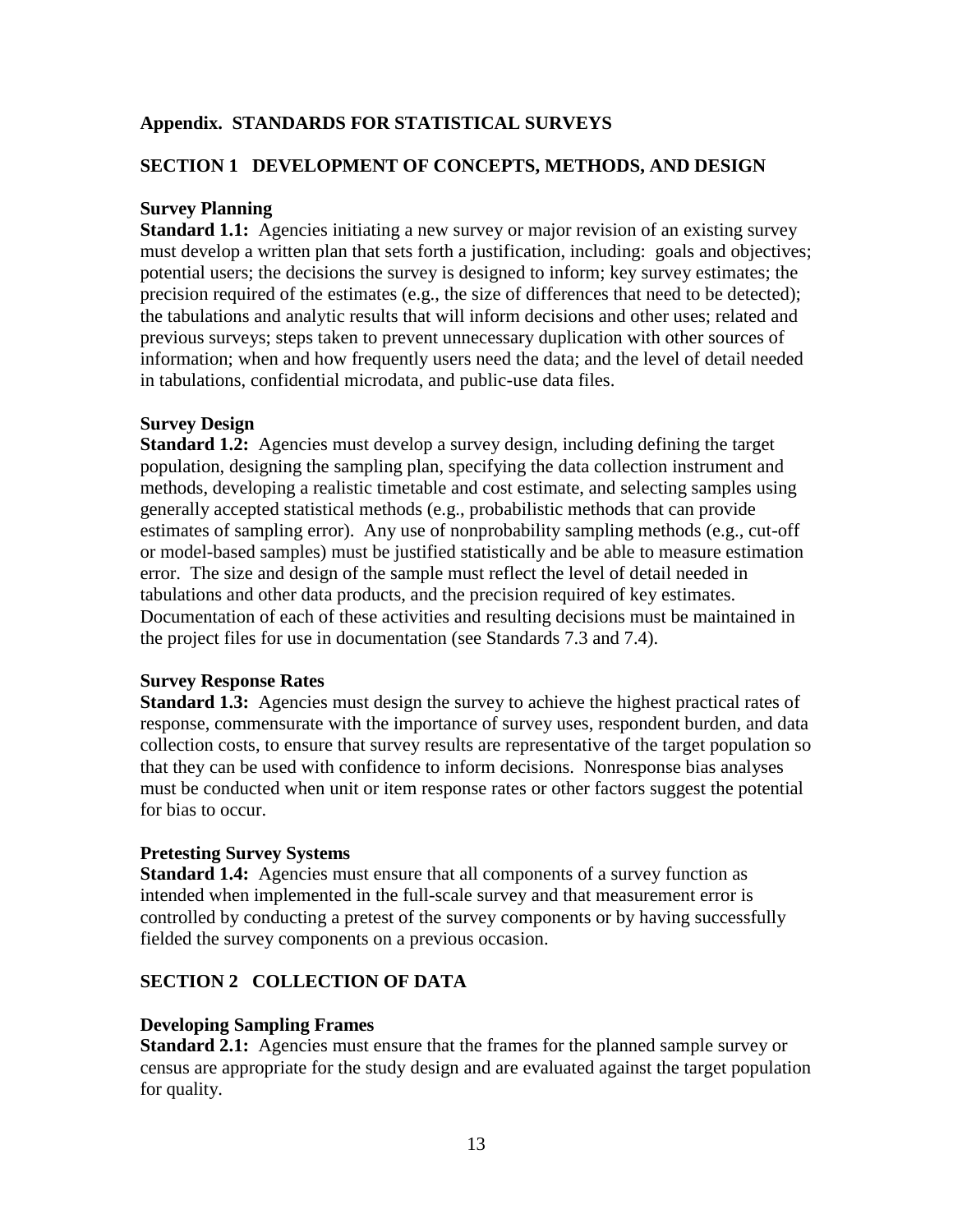## **Required Notifications to Potential Survey Respondents**

**Standard 2.2:** Agencies must ensure that each collection of information instrument clearly states the reasons the information is planned to be collected; the way such information is planned to be used to further the proper performance of the functions of the agency; whether responses to the collection of information are voluntary or mandatory (citing authority); the nature and extent of confidentiality to be provided, if any, citing authority; an estimate of the average respondent burden together with a request that the public direct to the agency any comments concerning the accuracy of this burden estimate and any suggestions for reducing this burden; the OMB control number; and a statement that an agency may not conduct and a person is not required to respond to an information collection request unless it displays a currently valid OMB control number.

## **Data Collection Methodology**

**Standard 2.3:** Agencies must design and administer their data collection instruments and methods in a manner that achieves the best balance between maximizing data quality and controlling measurement error while minimizing respondent burden and cost.

# **SECTION 3 PROCESSING AND EDITING OF DATA**

### **Data Editing**

Standard 3.1: Agencies must edit data appropriately, based on available information, to mitigate or correct detectable errors.

#### **Nonresponse Analysis and Response Rate Calculation**

**Standard 3.2:** Agencies must appropriately measure, adjust for, report, and analyze unit and item nonresponse to assess their effects on data quality and to inform users. Response rates must be computed using standard formulas to measure the proportion of the eligible sample that is represented by the responding units in each study, as an indicator of potential nonresponse bias.

## **Coding**

**Standard 3.3:** Agencies must add codes to collected data to identify aspects of data quality from the collection (e.g., missing data) in order to allow users to appropriately analyze the data. Codes added to convert information collected as text into a form that permits immediate analysis must use standardized codes, when available, to enhance comparability.

#### **Data Protection**

**Standard 3.4:** Agencies must implement safeguards throughout the production process to ensure that survey data are handled to avoid disclosure.

## **Evaluation**

**Standard 3.5:** Agencies must evaluate the quality of the data and make the evaluation public (through technical notes and documentation included in reports of results or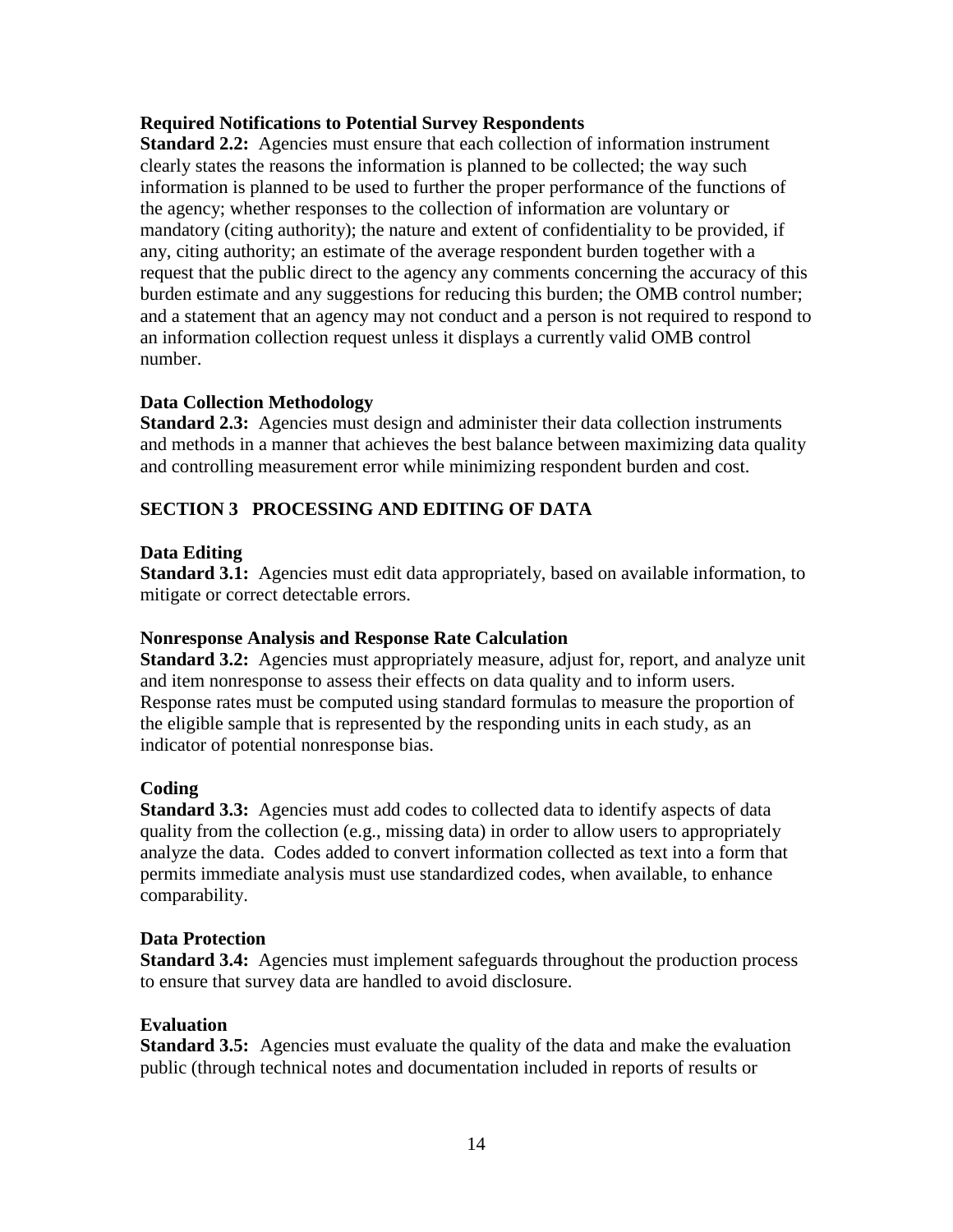through a separate report) to allow users to interpret results of analyses, and to help designers of recurring surveys focus improvement efforts.

# **SECTION 4 PRODUCTION OF ESTIMATES AND PROJECTIONS**

# **Developing Estimates and Projections**

**Standard 4.1**: Agencies must use accepted theory and methods when deriving direct survey-based estimates, as well as model-based estimates and projections that use survey data. Error estimates must be calculated and disseminated to support assessment of the appropriateness of the uses of the estimates or projections. Agencies must plan and implement evaluations to assess the quality of the estimates and projections.

# **SECTION 5 DATA ANALYSIS**

# **Analysis and Report Planning**

**Standard 5.1:** Agencies must develop a plan for the analysis of survey data prior to the start of a specific analysis to ensure that statistical tests are used appropriately and that adequate resources are available to complete the analysis.

# **Inference and Comparisons**

**Standard 5.2:** Agencies must base statements of comparisons and other statistical conclusions derived from survey data on acceptable statistical practice.

# **SECTION 6 REVIEW PROCEDURES**

## **Review of Information Products**

**Standard 6.1:** Agencies are responsible for the quality of information that they disseminate and must institute appropriate content/subject matter, statistical, and methodological review procedures to comply with OMB and agency Information Quality Guidelines.

# **SECTION 7 DISSEMINATION OF INFORMATION PRODUCTS**

# **Releasing Information**

**Standard 7.1:** Agencies must release information intended for the general public according to a dissemination plan that provides for equivalent, timely access to all users and provides information to the public about the agencies' dissemination policies and procedures including those related to any planned or unanticipated data revisions.

## **Data Protection and Disclosure Avoidance for Dissemination**

**Standard 7.2:** When releasing information products, agencies must ensure strict compliance with any confidentiality pledge to the respondents and all applicable Federal legislation and regulations.